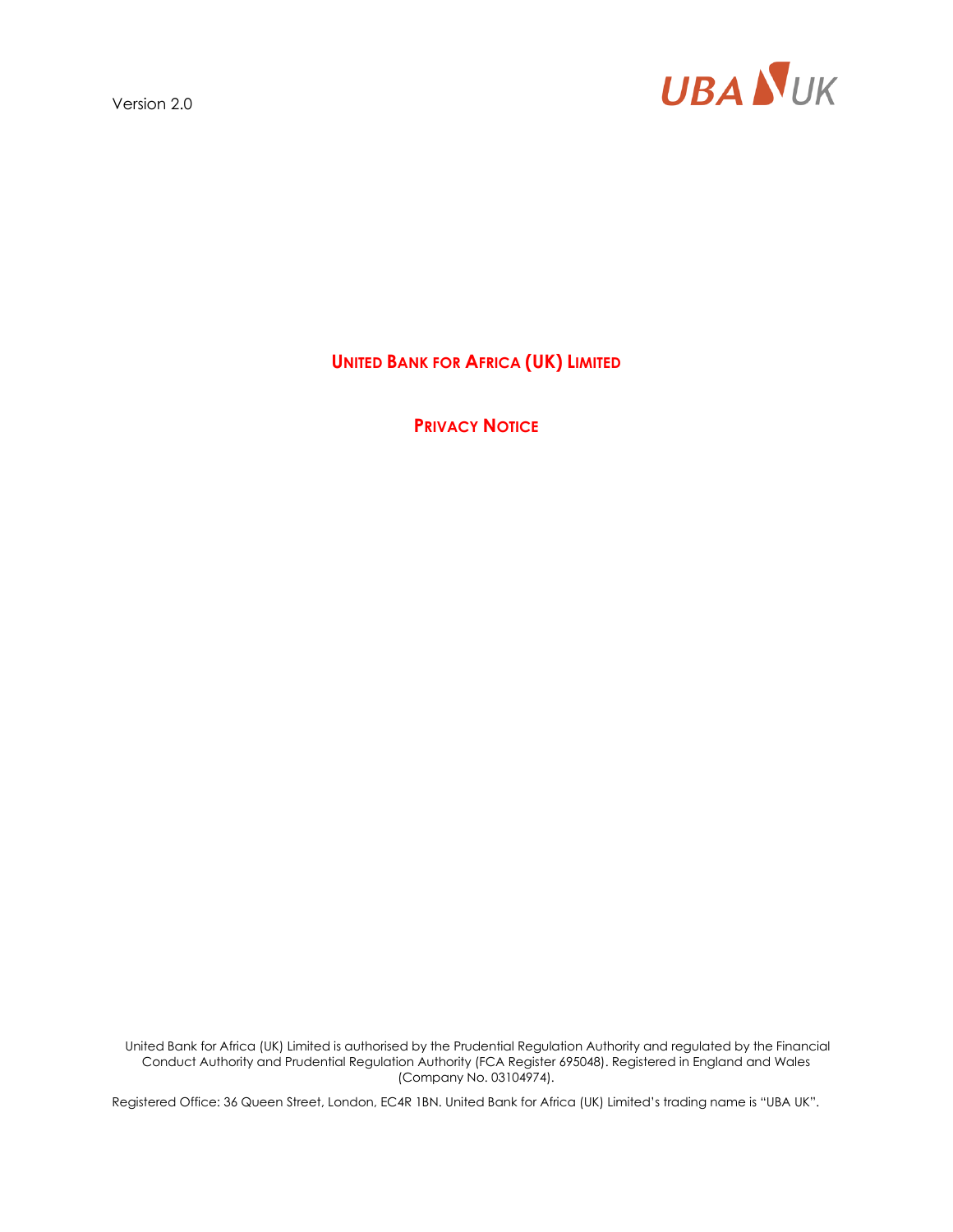

# **CONTENTS**

| $\overline{1}$ . |                                                                          |  |
|------------------|--------------------------------------------------------------------------|--|
| 2.               | WHAT INFORMATION WE COLLECT RELATING TO YOU AND INDIVIDUALS CONNECTED TO |  |
|                  |                                                                          |  |
| 3.               | HOW WE WILL USE YOUR INFORMATION AND INFORMATION RELATING TO INDIVIDUALS |  |
| 4.               |                                                                          |  |
| 5.               |                                                                          |  |
| 6.               |                                                                          |  |
| 7.               |                                                                          |  |
| 8.               |                                                                          |  |
| 9.               |                                                                          |  |
| 10.              |                                                                          |  |
| 11.              | MORE DETAILS ABOUT YOUR INFORMATION AND INFORMATION RELATING TO          |  |
| 12 <sub>1</sub>  |                                                                          |  |
|                  |                                                                          |  |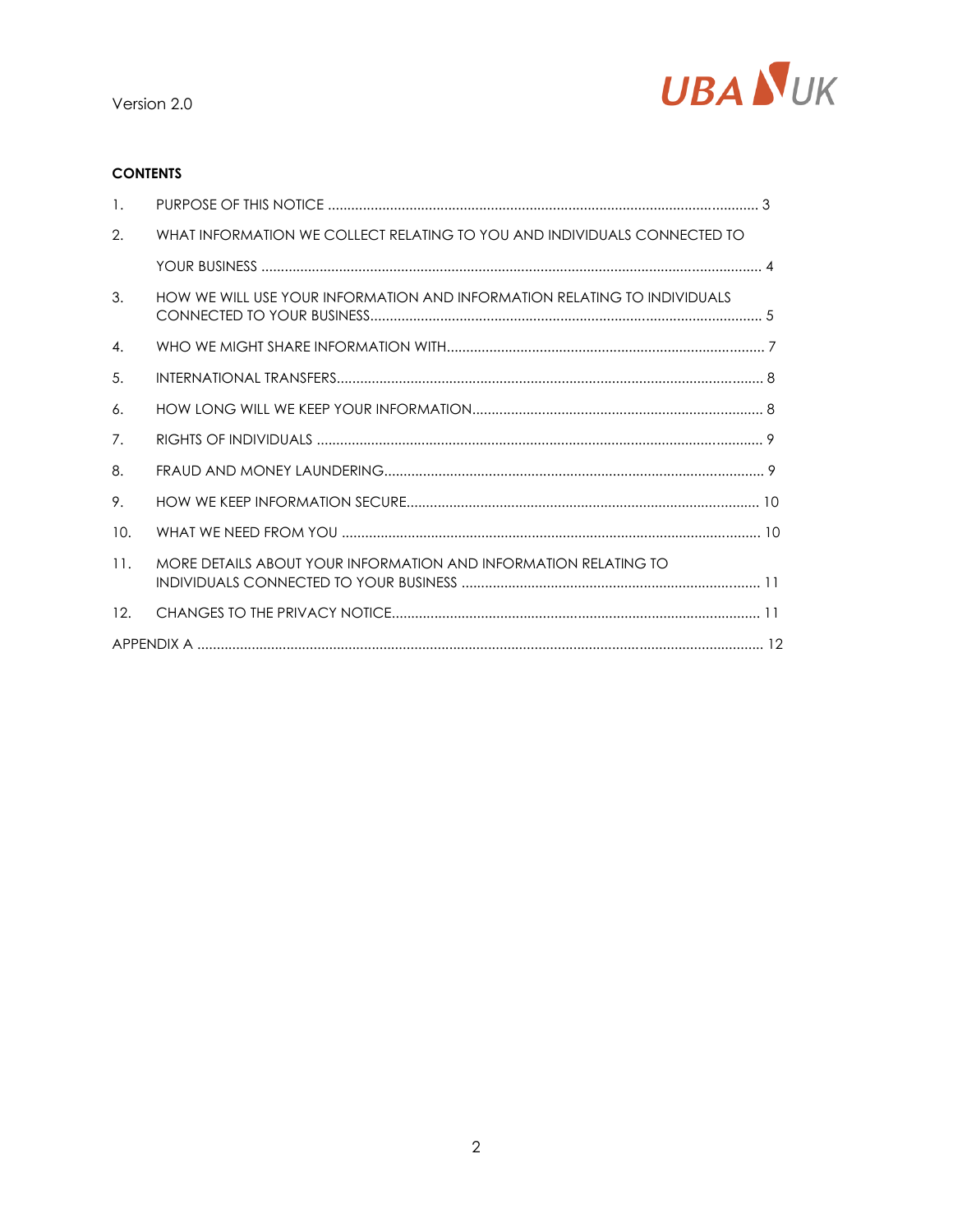

### **1. PURPOSE OF THIS NOTICE**

United Bank for Africa (UK) Limited ("UBA UK") is a financial institution, authorised by the Prudential Regulation Authority ("PRA") and regulated by the Financial Conduct Authority("FCA") and the PRA, to provide wholesale banking services in the United Kingdom.

At UBA UK we take your privacy very seriously and we are committed to protecting your personal data. Personal Data is any information relating to an identified or identifiable individual ("you" or "your"), and it comprises all the details UBA UK holds or collects about you, directly or indirectly, your transactions, transactions you effect, financial information, interactions and dealings with UBA UK, including information received from third parties, the public domain, collected through the use of our website, cookies and our electronic banking services.

This Privacy Notice ("Notice") explains what information UBA UK as data controller collects about you and individuals who are connected to your business, how we will use that information, who we will share it with, the circumstances when we will share it, and what steps we'll take to make sure it stays private and secure. This Notice should be read alongside our banking terms and conditions (or other applicable product or service terms and conditions), as these include sections relating to the use and disclosure of information. It continues to apply even if our business relationship ends.

This Notice covers all banking products or services that we provide including loans, trade finance, invoice financing, asset financing, payment services, accounts and deposit. Sometimes we may need to provide you with separate or further information about specific products and services.

Some of the links on our websites lead to other non-UBA UK websites with their own privacy notices, which may be different to this notice. You will need to make sure you are happy with their privacy notices when using those other sites.

Wherever we have said 'you' or 'your', this means you, any authorised person on your account, and other related people (including authorised signatories, directors, partners, members and trustees). When we say 'we', we mean UBA UK who acts as a data controller in respect of your personal data.

Parts of this notice relate only to individuals, and we have highlighted this where relevant. This includes individuals whose business does not have a separate legal identity (e.g. sole traders and partners in a general partnership but excluding limited companies and other forms of corporate entity), and individuals connected to your business. An individual connected to your business could be any guarantor, a director, officer or employee of a company, partners or members of a partnership, any substantial owner, controlling person, or beneficial owner, trustee, settlor or protector of a trust, account holder of a designated account, recipient of a designated payment, your attorney or representatives (e.g. authorised signatories), agent or nominee, or any other persons or entities with whom you have a relationship that's relevant to your relationship with us.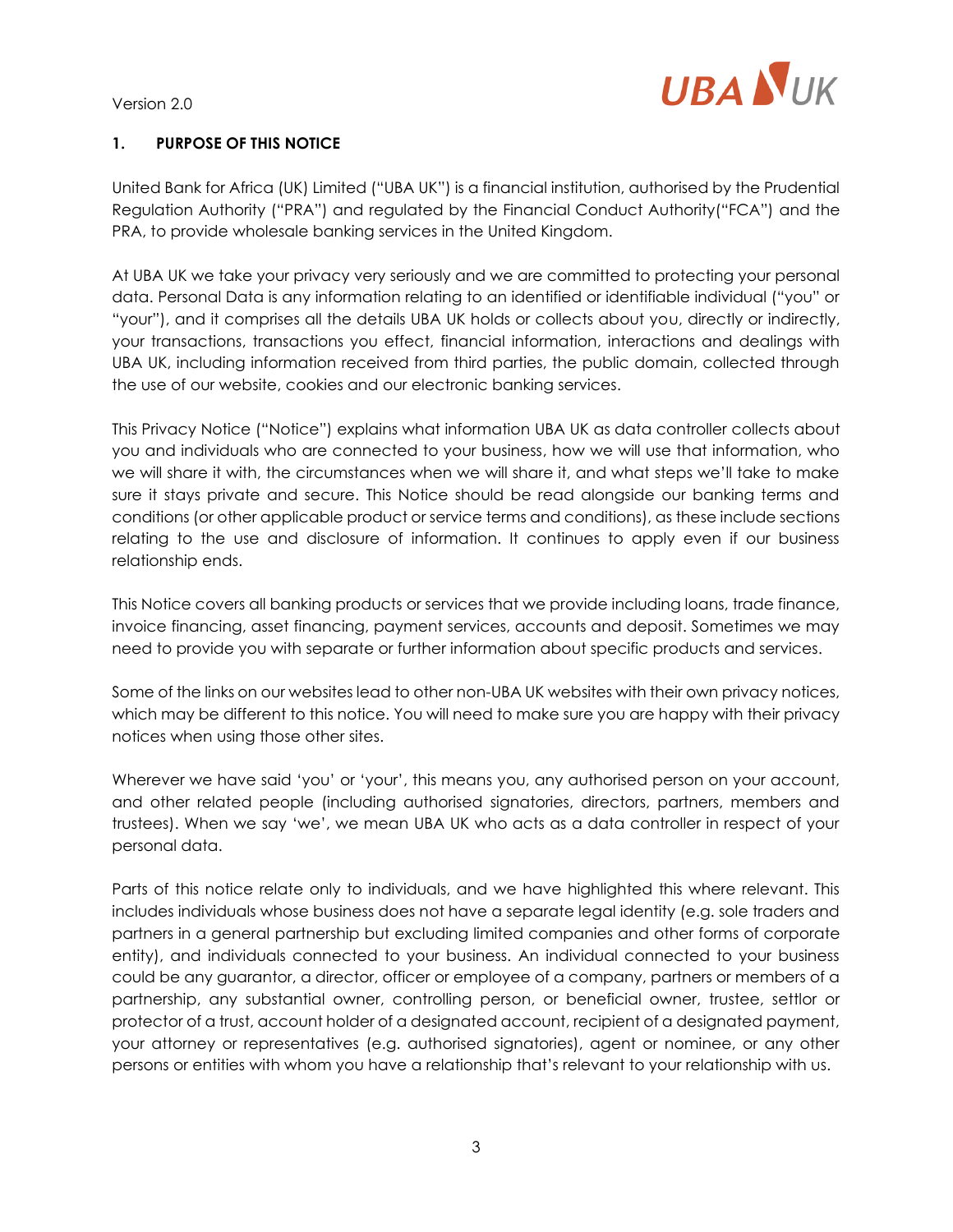

You must ensure that any relevant individuals are made aware of this notice and the individual rights and information it sets out, prior to providing their information to us or our obtaining their information from another source. If you, or anyone else on your behalf, has provided or provides information on an individual connected to your business to us, you or they must first ensure that you or they have the authority to do so.

# **2. WHAT INFORMATION WE COLLECT RELATING TO YOU AND INDIVIDUALS CONNECTED TO YOUR BUSINESS**

We will only collect your information and information relating to individuals connected to your business, in line with relevant regulations and law. We may collect it from a range of sources, and it may relate to any of our products or services you apply for, currently hold or have held in the past. We may also collect information about you and individuals connected to your business when you or they interact with us, e.g. visit our website, call us or visit our offices, or ask about any of our products and services.

Some of this information will come directly from you and individuals connected to your business, e.g. when providing identification to open an account. It can also come from your financial advisor, lawyer, broker or other intermediary or other sources you have asked us to obtain information from. We might also get some data from publicly available sources. The information we collect may include:

# **2.1 Information relating to you and individuals connected to your business that you provide to us or which others provided to us on your behalf**

- Where you are an individual, personal details (e.g. name, previous names, gender, date and place of birth). We will also collect this information about individuals connected to your business.
- Contact details (e.g. address, email address, position in company, landline and mobile numbers, IP addresses).
- Information concerning your identity including where you're an individual and, in the case of individuals connected to your business, photo ID, passport information, National Insurance number, National ID card and nationality.
- Market research (e.g. information and opinions expressed when participating in market research).
- User login and subscription data (e.g. login credentials for phone and online banking and mobile banking applications).
- Other information about you and individuals connected to your business that you have provided to us by filling in forms or by communicating with us, whether face-to-face, by phone, email, online, or otherwise.

### **2.2 Information we collect or generate about you and individuals connected to your business**

• Your financial information and information about your relationship with us, including the products and services you hold, the channels you and the individuals connected to your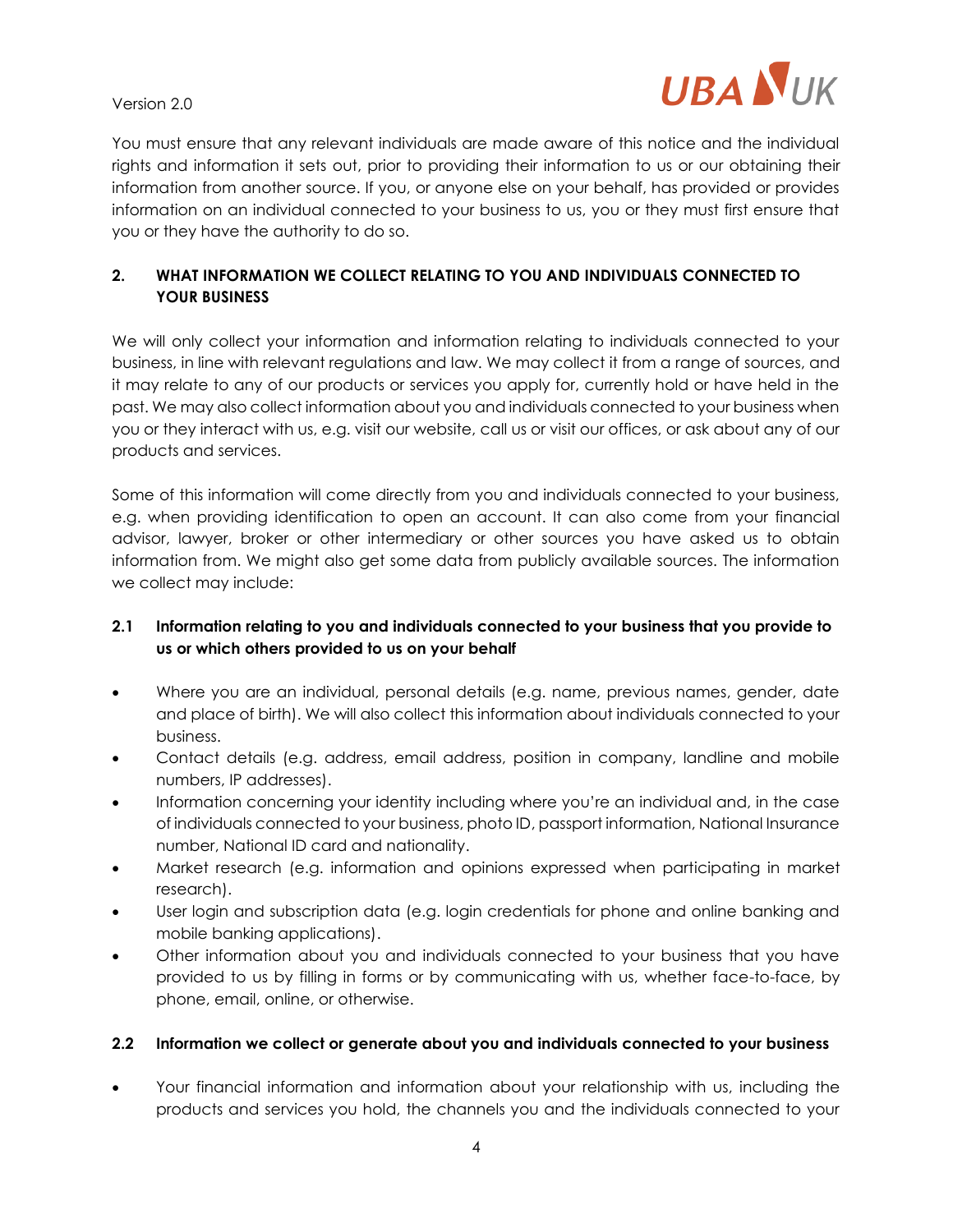

business use and your and their ways of interacting with us, your ability to get and manage your credit, your payment history, transactions records, bank feeds, market trades, sort code and account numbers of customers' accounts, payments into your account including information concerning complaints and disputes and full beneficiary name, address and details of the underlying transaction.

- Information we use to identify and authenticate you and the individuals connected to your business, (e.g. signature and biometric information, such as voice for voice ID and additional information that we receive from external sources that we need for compliance purposes).
- Information included in customer documentation.
- Marketing and sales information (e.g. details of the services you receive and your preferences).
- Risk rating information (e.g. credit risk rating).
- Investigations data (e.g. due diligence checks, sanctions and anti-money laundering checks, external intelligence reports, content and metadata related to relevant exchanges of information between and among you and individuals, organisations, including emails and voicemail).
- Records of correspondence and other communications between you and your representatives and us, including email and social media communications.
- Information that we need to support our regulatory obligations (e.g. information about transaction details, detection of any suspicious and unusual activity and information about parties connected to you or these activities.

# **2.3 Information we collect from other sources relating to you and individuals connected to your business**

- Information you've asked us to collect for you (e.g. information about your accounts or holdings with other companies including transaction information).
- Information from third party providers (e.g. information that helps us to combat fraud or that relates to social interactions (including communications via social media, between individuals, organisations, prospects and other stakeholders acquired from companies that collect combined information).

Further information on the type of information and reasons for collecting this from you is provided in the Appendix to this notice.

# **3. HOW WE WILL USE YOUR INFORMATION AND INFORMATION RELATING TO INDIVIDUALS CONNECTED TO YOUR BUSINESS**

We will only use information on you and individuals connected to your business where we have consent, or we have another lawful reason for using it. These reasons include where we:

- Need to pursue our legitimate interests;
- Need to process the information to carry out an agreement we have with you;
- Need to process the information to comply with legal obligation; or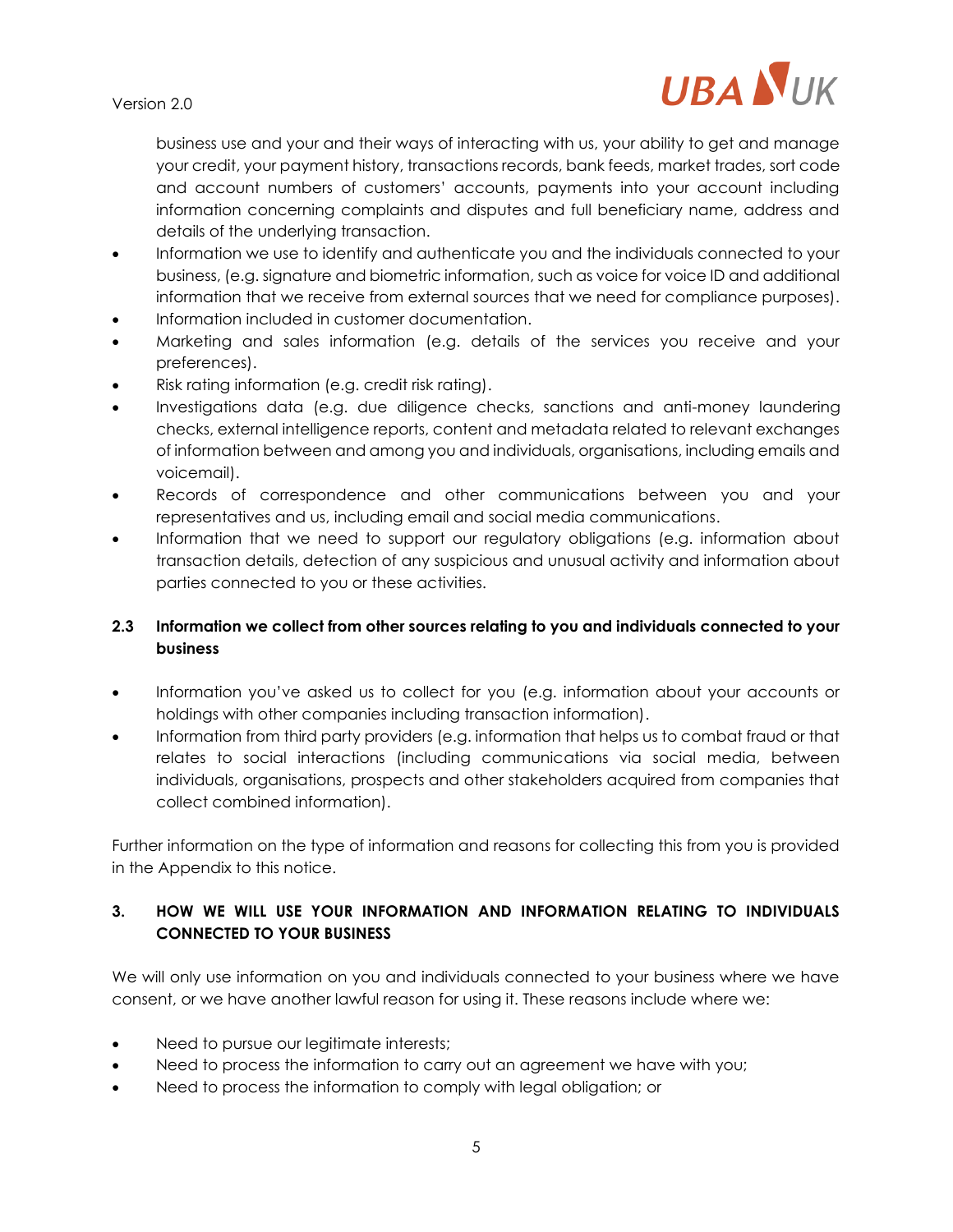

Believe the use of information as described is in the public interest (e.g. for the purpose of preventing or detecting crime).

The reasons we use your information and information relating to individuals connected to your business include:

- Delivering our products and services including obtaining and securing internal credit approvals for any trade loans or other credit facilities that you have applied for;
- Carrying out your instructions (e.g. to fulfil a payment request);
- Managing our relationship with you, including (unless you tell us otherwise) telling you about products and services we think may be relevant for you;
- Understanding how you use your accounts and services;
- Providing banking operations support;
- Preventing or detecting crime including fraud and financial crime (e.g. financing for terrorism and human trafficking);
- Providing security and business continuity;
- Undertaking risk management;
- Undertaking product and service improvement;
- Undertaking data analytics to better understand your circumstances and preferences so we can make sure that we can provide you with the best advice and offer you a tailored service;
- Protecting our legal rights and complying with our legal obligations;
- Corresponding with solicitors, other lenders and third-party intermediaries; or
- Undertaking system or product development and planning, insurance, audit and administrative purposes.

Further details of how we will use your information can be found in Appendix A.

### **3.1 Tracking or recording what you say or do**

To help keep you and your business safe, we may record details of your interactions (and the interactions of the individuals connected to your business) with us. We may record and keep track of conversations with us including phone calls, face-to-face meetings, letters, emails, and any other kinds of communication. We may use these recordings to check your instructions to us, assess, analyse and improve our service, train our people, manage risk or to prevent and detect fraud and other crimes. We may also capture additional information about these interactions (e.g. telephone numbers that we are called from and information about devices or software that are used). We use closed circuit television ("CCTV") in our offices and these may collect photos videos of you and the individuals connected to your business.

### **3.2 Compliance with laws and regulatory compliance obligations**

We will use your information and information relating to individuals connected to your business to meet our compliance obligations, to comply with laws and regulations that UBA UK is subject to and to share with our regulators and other regulators and authorities. This may include using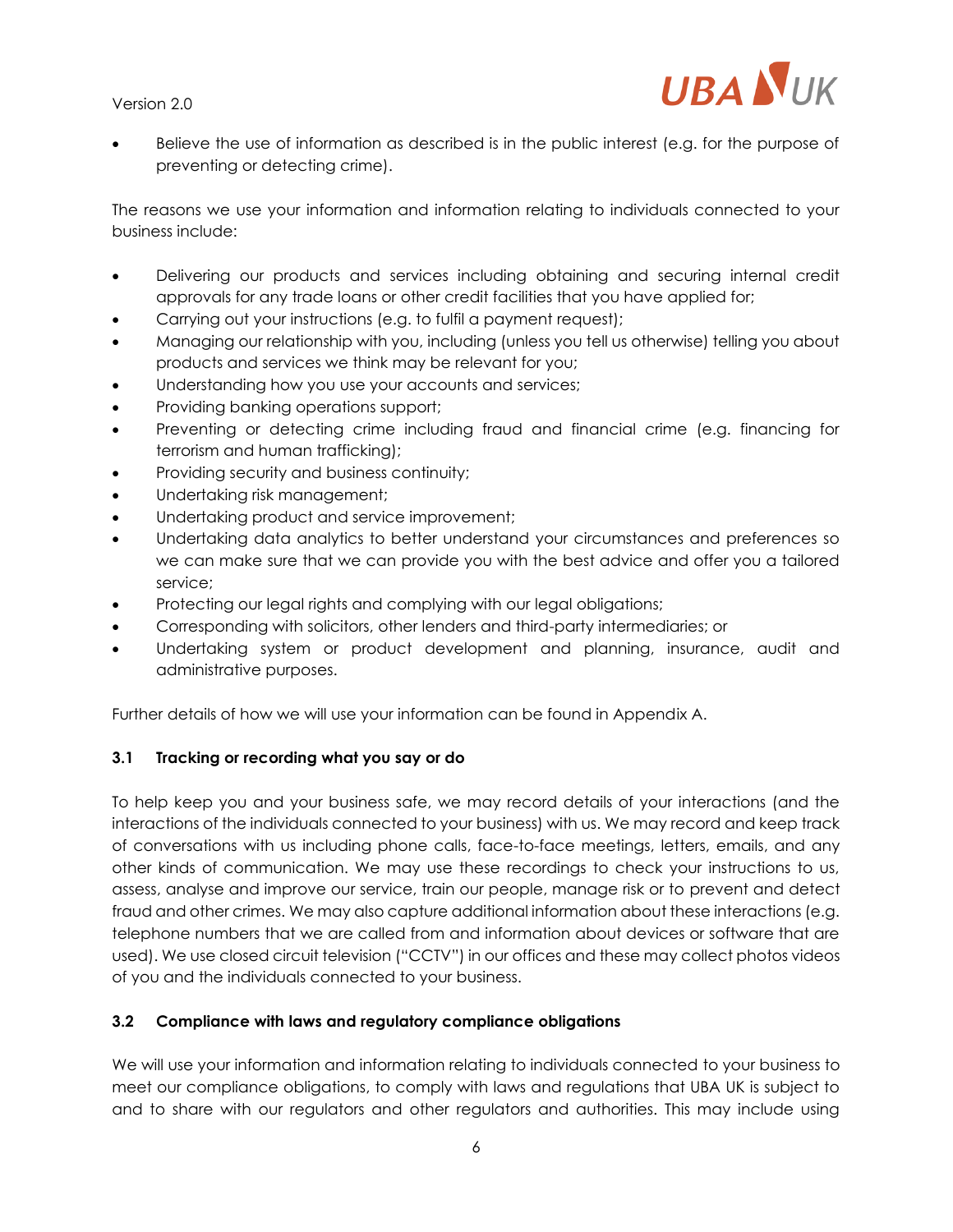

information to help detect or prevent crime (including terrorism financing, money laundering and other financial crimes). We will only do this on the basis that it is needed to comply with a legal obligation, or it is in our legitimate interests and that of others.

### **3.3 Marketing and market research**

We may use your information and information relating to individuals connected to your business to provide information about UBA UK products and services, and also products and services from other companies in the UBA Group and other relevant third parties. Please visit our website [www.ubagroup.com/uk/](http://www.ubagroup.com/uk/) for details about our parent company, United Bank for Africa Plc and its other subsidiaries, together "UBA Group"). We may send marketing messages by post, email, telephone or secure messages. If you or individuals connected to your business, wish to change how marketing messages are sent or wish to stop receiving these, please contact us using the contact details shown in this Notice.

It may take us a short period of time to update our systems and records to reflect requests to stop receiving marketing messages, during which time you and individuals connected to your business may continue to receive marketing messages. Even if you tell us not to send marketing messages, we'll continue to use contact details to provide important information, such as changes to your terms and conditions or if we need to tell you, or individuals connected to your business, something to comply with our regulatory obligations.

#### **4. WHO WE MIGHT SHARE INFORMATION WITH**

We may share your information and information relating to individuals connected to your business with others where lawful to do so, including where we or they:

- Need to do so in order to provide you with products or services you have requested (e.g. fulfilling a payment request);
- Have a public or legal duty to do so (e.g. to assist with detecting and preventing fraud, tax evasion and financial crime);
- Need to do so in connection with regulatory reporting, litigation or asserting or defending legal rights and interests;
- Have a legitimate business reason for doing so (e.g. to manage risk, verify identity, enable another company to provide you with services you've requested, or assess your suitability for products and services); and
- Have asked you or the individuals connected to your business for your permission to share it, and you (or they) have agreed.

We may share your information and information relating to individuals connected to your business for these purposes with others, including:

• UBA Group and any sub-contractors, agents or service providers who work for us or provide services to us or other UBA Group companies (including their employees, sub-contractors, service providers, directors and officers);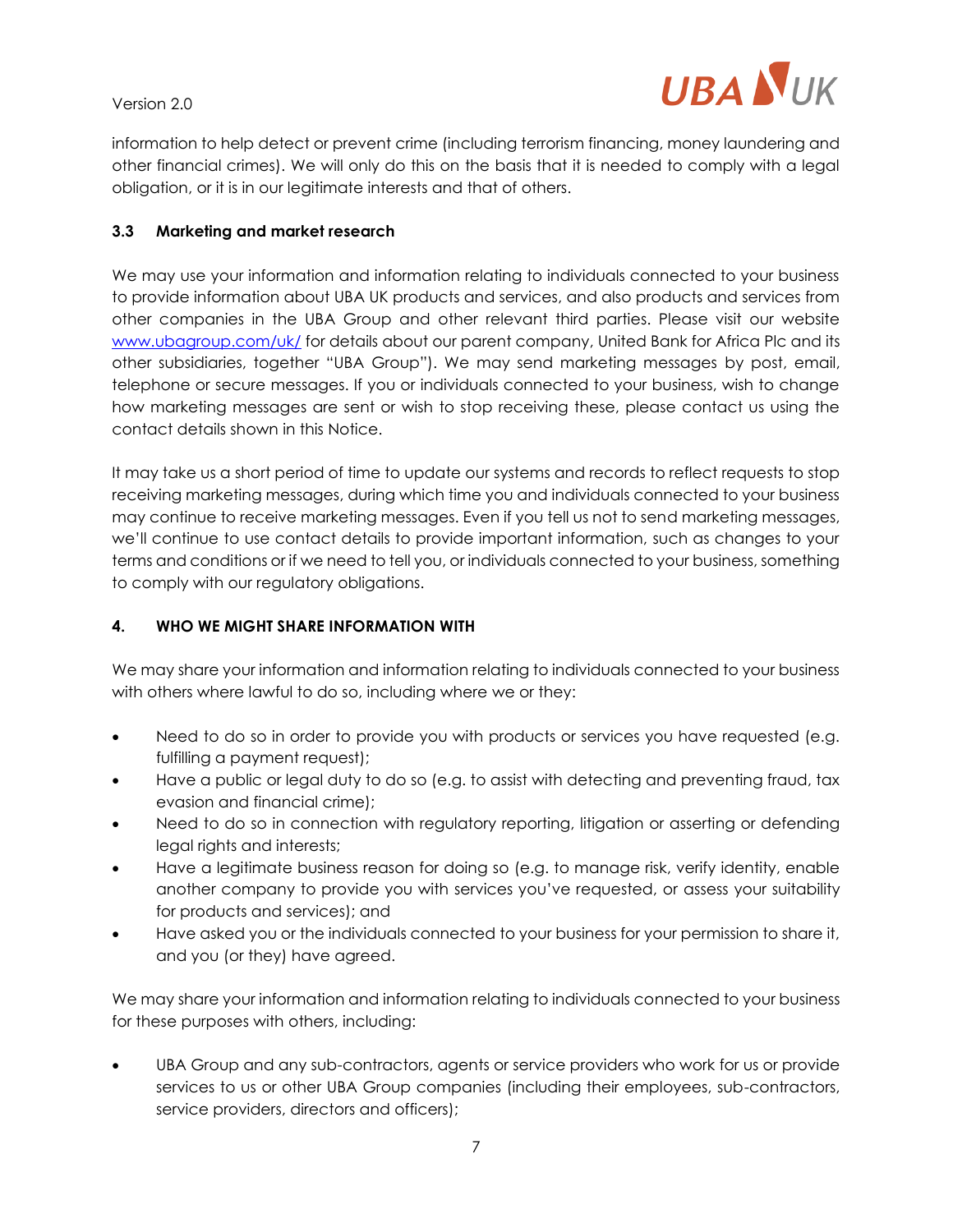

- Your beneficiaries, intermediaries, correspondent and agent banks, clearing houses, clearing or settlement systems, market counterparties and any companies you hold securities in through us (e.g. stocks, bonds or options);
- Other financial institutions, lenders and holders of security over any property or assets you charge to us, tax authorities, trade associations, credit reference agencies, payment service providers and debt recovery agents;
- Any fund managers who provide asset management services to you and any brokers who introduce you to us or deal with us for you;
- Any entity that has an interest in the products or services that we provide to you, including if they take on the risk related to them;
- Any people or companies where required in connection with potential or actual corporate restructuring, merger, acquisition or takeover, including any transfer or potential transfer of any of our rights or duties under our agreement with you;
- Law enforcement, government, courts, dispute resolution bodies, our regulators, auditors and any party appointed or requested by our regulators to carry out investigations or audits of our activities;
- Other parties involved in any disputes, including disputed transactions;
- Fraud prevention agencies who'll also use it to detect and prevent fraud and other financial crime and to verify your identity; and
- Anybody else that we've been instructed to share your information with by you, or anybody else who provides instructions or operates any of your accounts on your behalf.

### **5. INTERNATIONAL TRANSFERS**

Your information and that of individuals connected to your business may be transferred outside the UK and European Economic Area ("EEA"). While some countries have adequate protections for personal data under applicable laws, in other countries additional measures will be taken to ensure appropriate safeguards apply to it and that the transfer is lawful. These include imposing contractual obligations of adequacy or requiring the recipient to subscribe or be certified with an 'international framework' of protection. UBA UK has taken reasonable steps to safeguard your information if any is transferred outside the UK and EEA. We may need to transfer information in this way to carry out our contract with you, to fulfil a legal obligation, to protect the public interest and/or for your or our legitimate interests. In some countries the law might compel us to share certain information (e.g. with tax authorities). Even in these cases, we will only share information with people who have the right to see it. You can obtain more details of the protection given to your information (and information relating to individuals connected to your business) when it's transferred outside the EEA by contacting us directly using the contact details provided at the end of this Notice.

### **6. HOW LONG WILL WE KEEP YOUR INFORMATION**

We will keep information in line with our data retention policy. For example, we will normally keep your core banking data for a period of seven years from the end of our relationship with you. This enables us to comply with legal and regulatory requirements or use it where we need to for our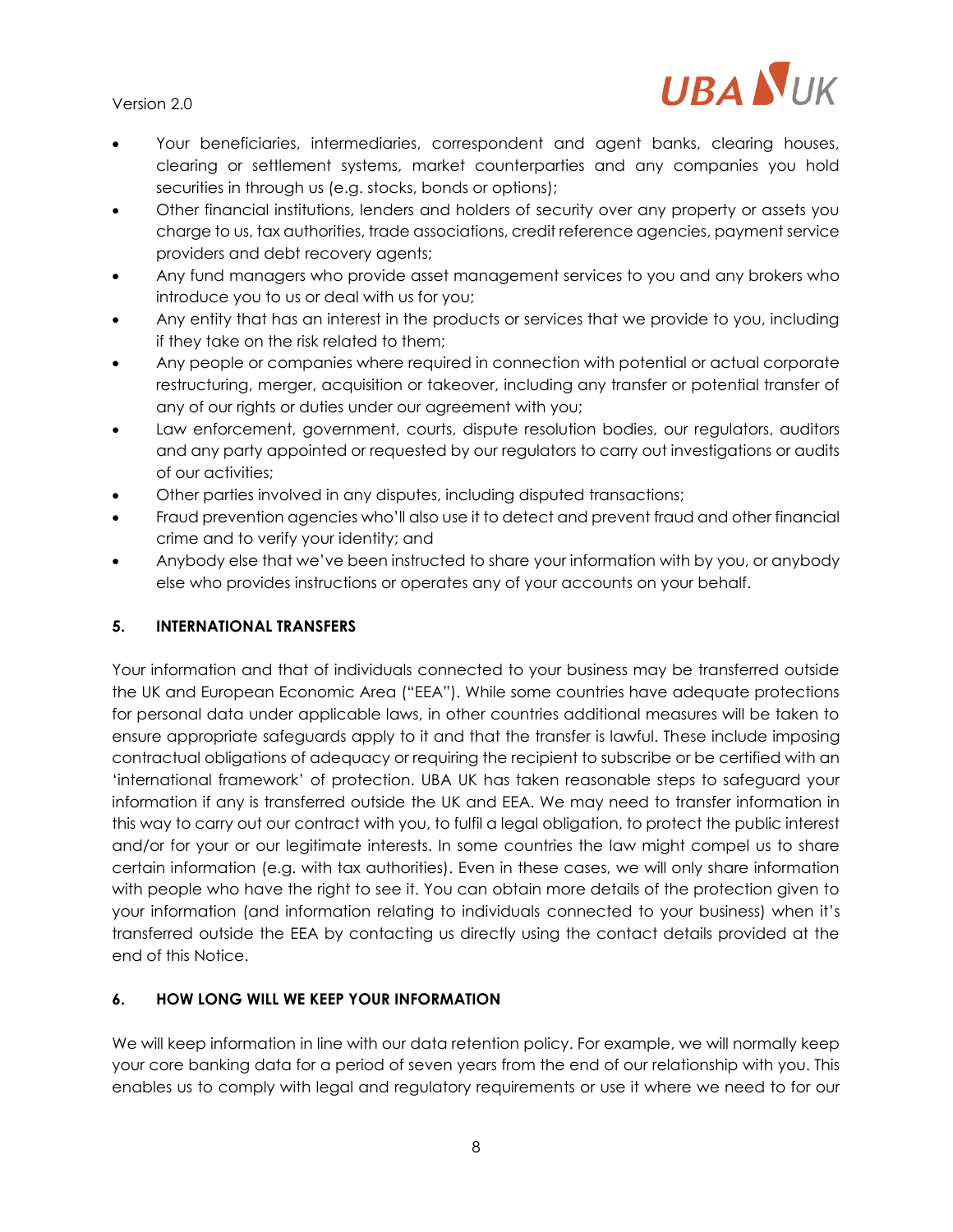

legitimate purposes such as managing your account and dealing with any disputes or concerns that may arise.

We may need to retain information for a longer period where we need the information to comply with regulatory or legal requirements or where we may need it for our legitimate purposes (e.g. to help us respond to queries or complaints, fighting fraud and financial crime, responding to requests from regulators, etc.).

If we do not need to retain information for this period of time, we may destroy, delete or anonymise it more promptly.

#### **7. RIGHTS OF INDIVIDUALS**

Individuals have a number of rights in relation to the information that we hold about them. These rights include:

- The right to access information we hold about them and to obtain information about how we process it;
- In some circumstances, the right to withdraw their consent to our processing of their information, which they can do at any time. We may continue to process their information if we have another legitimate reason for doing so. In certain circumstances withdrawal of consent may mean that we are no longer able to continue with a business relationship.
- In some circumstances, the right to receive certain information they have provided to us in an electronic format and/or request that we transmit it to a third party;
- The right to request that we rectify their information if it's inaccurate or incomplete;
- In some circumstances, the right to request that we erase their information. We may continue to retain their information if we are entitled or required to retain it; and
- The right to object to, and to request that we restrict our processing of their information in some circumstances. Again, there may be situations where individuals object to, or ask us to restrict, our processing of their information but we are entitled to continue processing their information and/or to refuse that request.

Individuals (including individuals connected to your business) can exercise their rights by contacting us using the details set out below. Individuals also have a right to complain to the UK Information Commissioner's Office by visiting [www.ico.org.uk,](http://www.ico.org.uk/) or to the data protection regulator in the country where they live or work.

#### **8. FRAUD AND MONEY LAUNDERING**

We will carry out checks with fraud prevention agencies for the purposes of preventing fraud and money laundering, and to verify your identity and the identity of individuals connected to your business before we provide products and services to you. These checks require us and these agencies to process information about you and individuals connected to your business.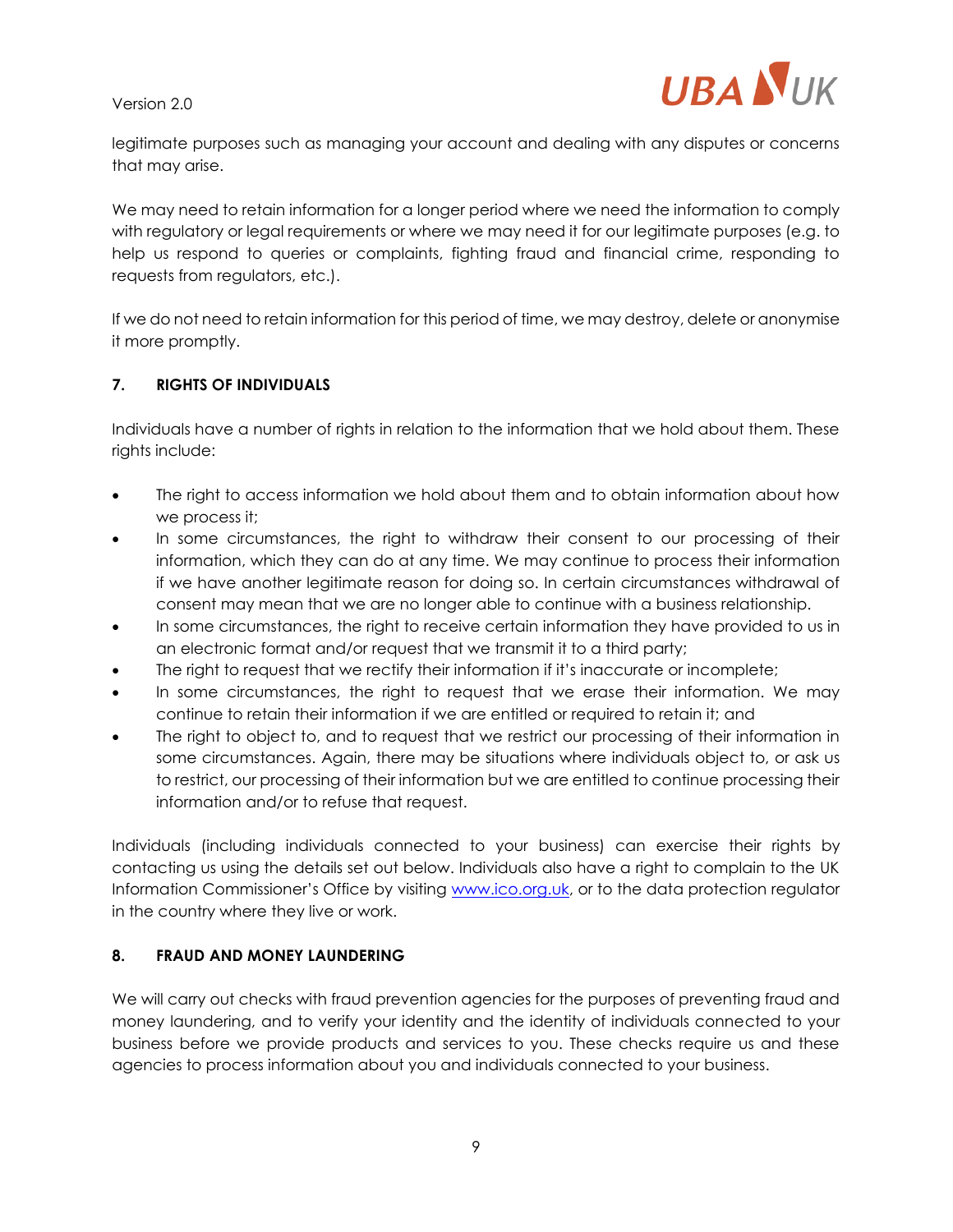

The information you provide or which we have collected from you, or on your behalf, including from individuals connected to your business or received from third parties, will be used to carry out these checks in order to prevent fraud and money laundering, and to verify your identity and the identity of individuals connected to your business. This includes information such as name, address, date of birth, contact details, financial information, employment details, and device identifiers (e.g. IP address).

We and fraud prevention agencies may also enable law enforcement agencies to access and use information about you and individuals connected to your business to detect, investigate and prevent crime.

We process this information on the basis that we have a legitimate interest in preventing fraud and money laundering and to verify your identity and the identity of individuals connected to your business. This enables us to protect our business and to comply with laws that apply to us. This processing is also a contractual requirement of any of our products or services you use.

Fraud prevention agencies can hold information for different periods of time. If they are concerned about a possible fraud or money laundering risk this information and data can be held by them for up to six years.

#### **8.1 Consequences of processing**

If we, or a fraud prevention agency, have reason to believe there is a fraud or money laundering risk, we may refuse to provide the services and credit you have requested. We may also stop providing existing products and services to you and/or individuals connected to your business. A record of any fraud or money laundering risk will be retained by the fraud prevention agencies and may result in others refusing to provide services to you and individuals connected to your business.

#### **9. HOW WE KEEP INFORMATION SECURE**

We use a range of measures to keep information safe and secure which may include encryption and other forms of security. We require our staff and any third parties who carry out any work on our behalf to comply with appropriate compliance standards including obligations to protect any information and applying appropriate measures for the use and transfer of information.

#### **10. WHAT WE NEED FROM YOU**

You are responsible for making sure the information you give us, information which is provided by individuals connected to your business, or information which is otherwise provided on your behalf is accurate and up to date, and you must tell us if anything changes as soon as possible.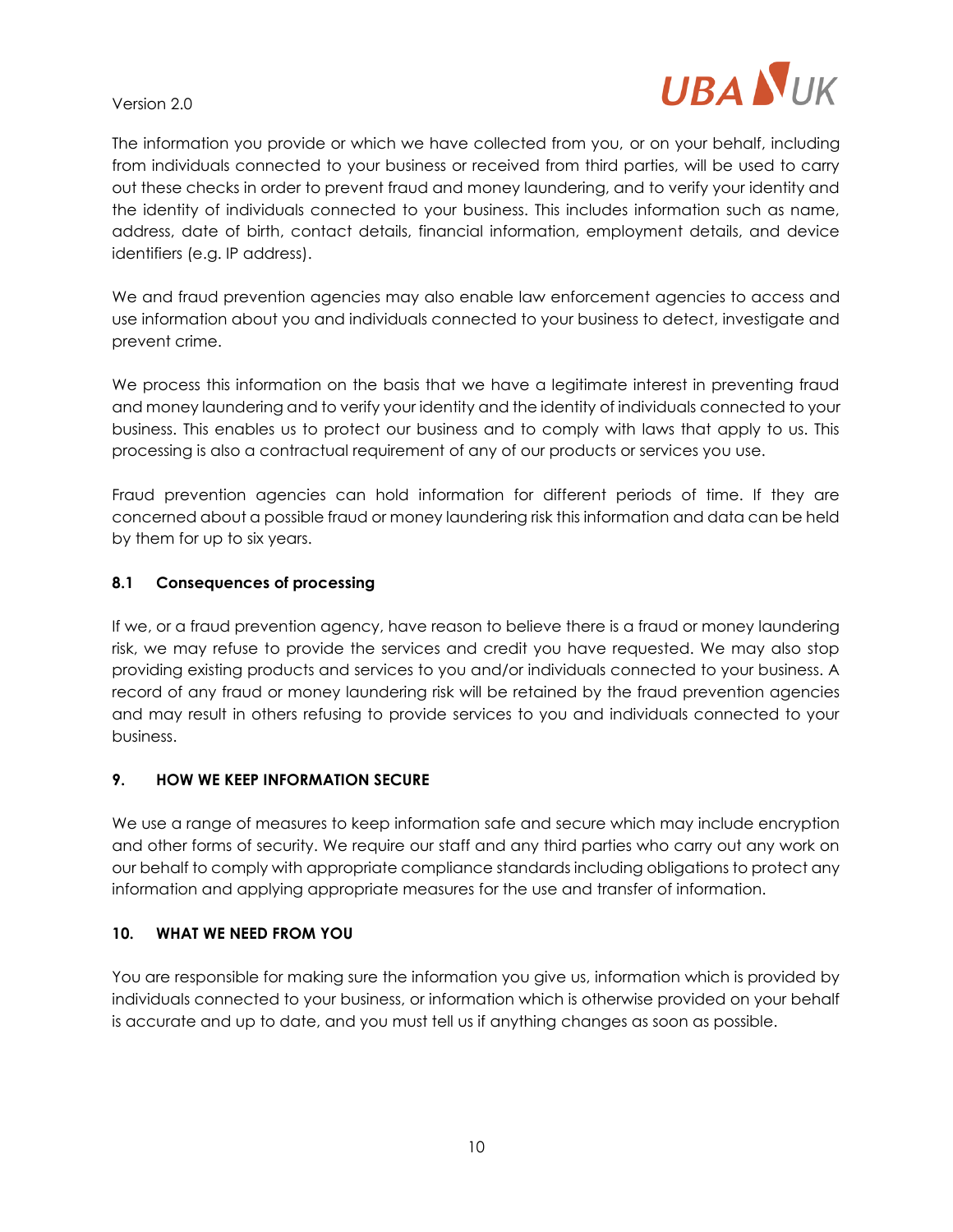

# **11. MORE DETAILS ABOUT YOUR INFORMATION AND INFORMATION RELATING TO INDIVIDUALS CONNECTED TO YOUR BUSINESS**

You and individuals connected to your business can obtain further information on anything we've said in this Notice including what steps have been taken to protect your information, contact us by writing to UBA UK, 36 Queen Street, London, EC4R 1BN ('for the attention of the Head of Legal & Company Secretary) or call us on + 44 (0) 207 766 4600.

#### **12. CHANGES TO THE PRIVACY NOTICE**

This Notice may be updated from time to time and the most recent version can be found at [www.ubagroup.com/uk/.](http://www.ubagroup.com/uk/)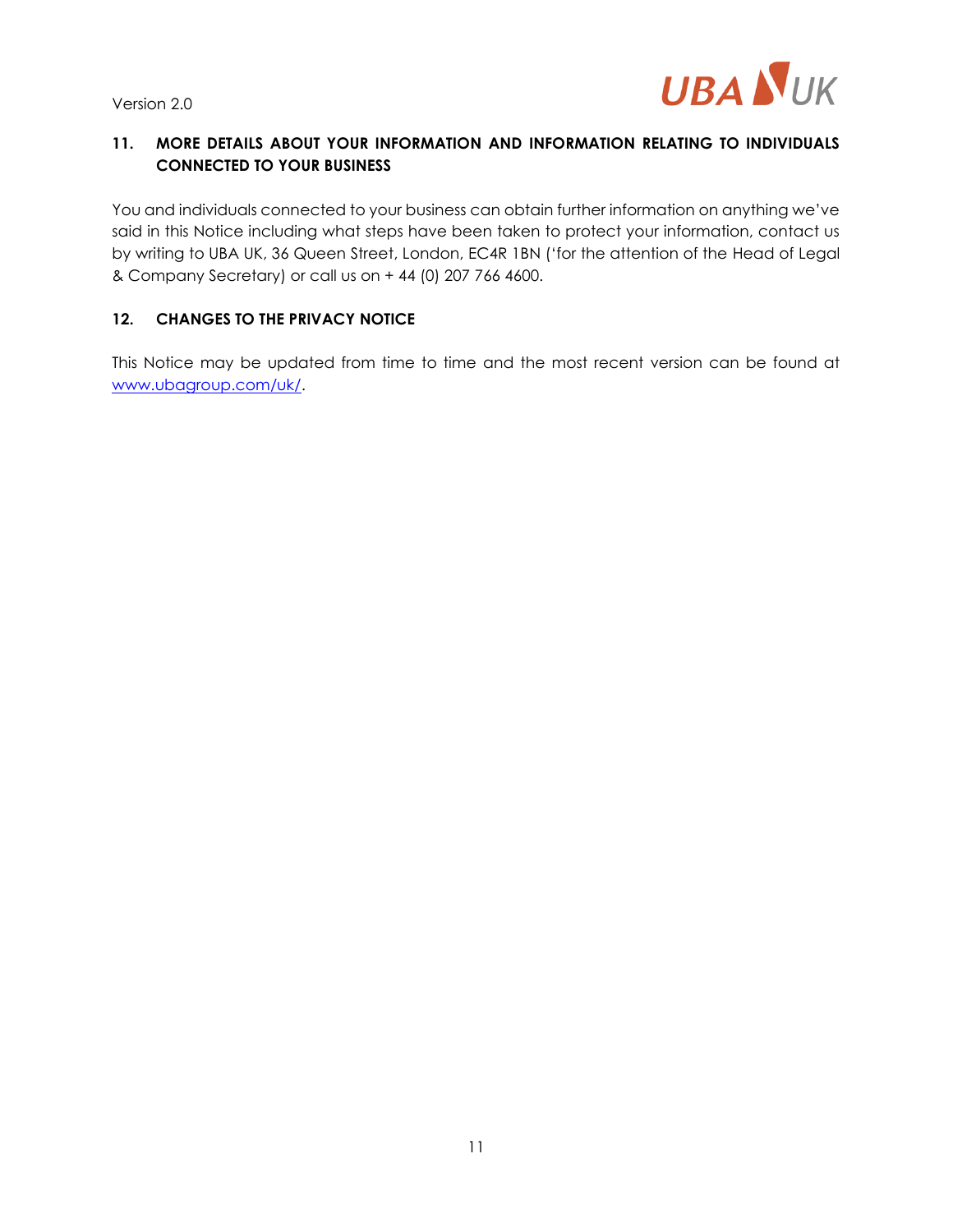

# **APPENDIX A**

### **How we process information about you and individuals connected to your business**

We will use your information and information about individuals connected to your business for purposes, including:

- **To deliver our products and services**: to administer your accounts and process your transactions. We will do this in order to perform our contract with you;
- **To provide banking operations support**: to enable the provision and function of our banking services in line with regulation, laws and customer rights and interests (e.g. complaints management and exit management). We do this to comply with our legal obligations, to perform our contract with you and because it's in our legitimate interest;
- **To prevent and detect crime including (e.g. fraud, terrorist financing and money laundering)**: this will include monitoring, mitigation and risk management, carrying out customer due diligence, name screening, transaction screening and customer risk identification. We do this to comply with our legal obligations and because it is in our legitimate interest. We may share your information and information relating to individuals connected to your business with relevant agencies, law enforcement and other third parties where the law allows us to for the purpose of preventing or detecting crime. Additionally, we and other financial institutions may take steps to help prevent financial crime and manage risk. We will do this because we have a legitimate interest, a legal obligation to prevent or detect crime or it is in the public interest. We may be required to use your information and information relating to individuals connected to your business to do this, even if you or they have asked us to stop using your/their information. That could include (among other things):
	- Screening, intercepting and investigating any payments, instructions or communications you send or receive (including drawdown requests and application forms);
	- Investigating who you're paying or who's paying you (e.g. checks on payments into and out of your account and other parties related to those payments);
	- Passing information to relevant agencies if we think you, individuals connected to your business and others acting on your behalf have given us false or inaccurate information, or we suspect criminal activity;
	- Checking whether the people or organisations you are paying or receiving payments from are who they say they are and are not subject to any sanctions.
- **To undertake risk management**: to measure, detect and prevent the likelihood of financial, reputational, legal, compliance or customer risk. This includes credit risk, traded risk and operational risk. We will do this because we have a legitimate interest in ensuring that we carry out a proper risk assessment prior to providing credit or other finance;
- **To provide product and service improvement**: to identify possible service and product improvements by analysing your information and information relating to individuals connected to your business. The lawful basis for processing your information and information relating to individuals connected to your business for this purpose is our legitimate interest. We do this to improve our products and services to best meet the need of our customers;
- **To undertake data analytics and to provide tailored services**: to identify relevant opportunities to promote products and services to existing or prospective customers by analysing your information and information relating to individuals connected to your